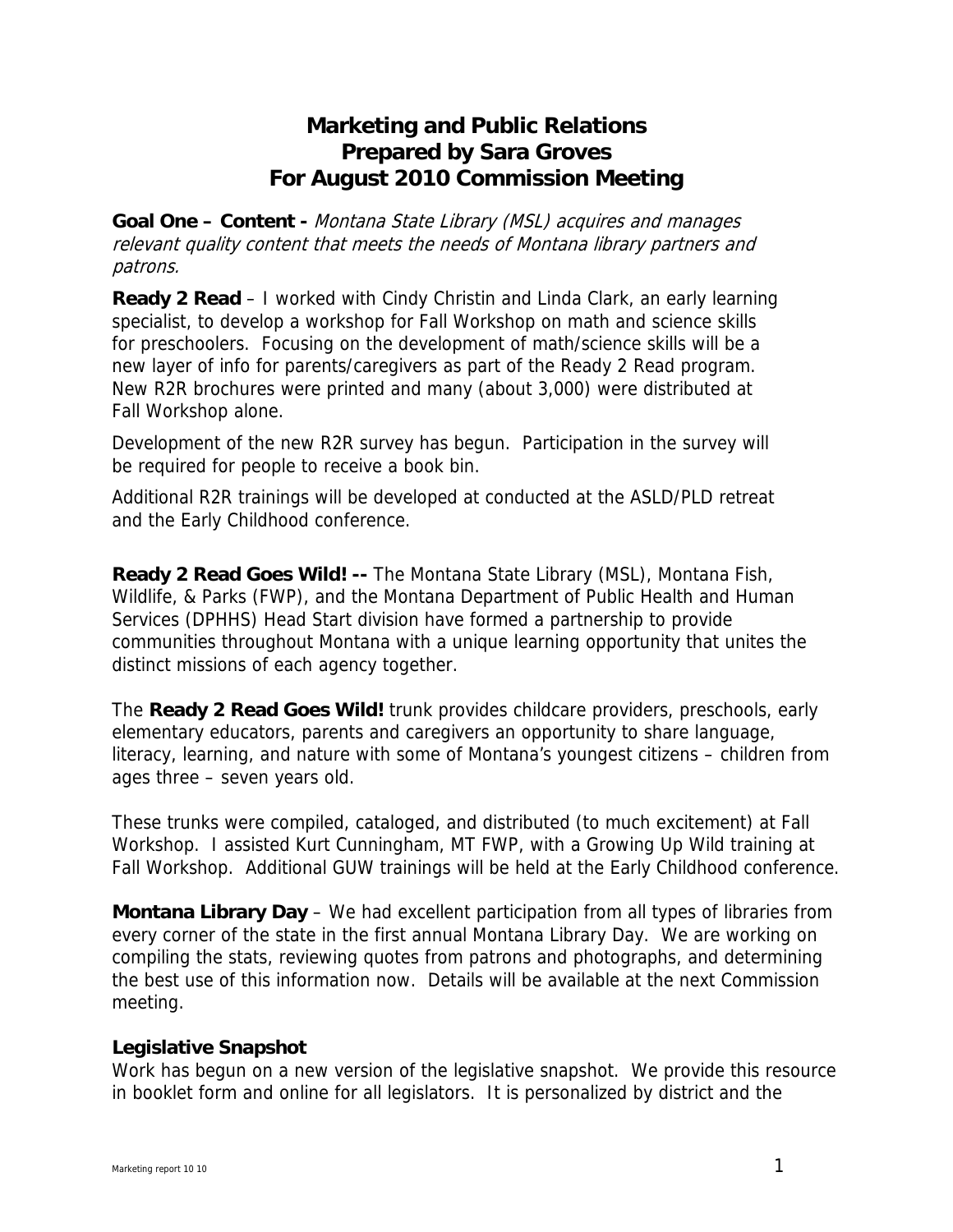information we include is based on the issues that will be facing legislators during the session. We will include new information this year on a range of issues from bark beetle to all-day kindergarten.

## **MSL Annual Report**

I have gathered the information I need from most of the managers to begin work on the next MSL Annual Report. It will be based on a treasure hunt theme focusing on all of the treasures that MSL provides for its patrons.

**Natural Resource Information System (NRIS)** – Materials for the new "Hunting Companion" are now complete and hard copies of posters and postcards were distributed at Fall Workshop. Stacy and I assisted with locating images and also developed a poster, a bookmark, postcards, table toppers, a Web button and banner, and a series of written materials, including a customizable news release, a statewide news release, and a newsletter article libraries can download and use.

**National Book Festival** – I coordinated all of the marketing materials that were sent to National Book Festival, such as 5,000 bookmarks and 5,000 magnets. Additionally, all booth materials and shipping was coordinated by me.

**Legislative Session** – As we gear up for the legislative session, a number of items will need attention. We will produce the "Legislative Snapshot" as mentioned earlier. Also, I will co-chair the legislative committee, which plans the MLA/MSL evening affair.

**BTOP Launch** – I am in the process of reviewing materials that were submitted for Library Day and determining how best to use these for the BTOP Launch. Additionally, I am reviewing materials and needs to see what we need to produce for the launch.

**Press Releases** – Press releases have been developed and sent out regarding the Ready 2 Read Goes Wild! program, the Hunting Companion site, the new MT Outdoors special digital collection, and the Safari Books online collection.

**Conferences and Trainings** – Upcoming trainings include:

- Fall Workshop In addition to participating in the two trainings on early literacy – one on math education and one on science and environmental education – I distributed approximately 5,000 locker mirrors to promote "Career Library"; approximately 4,000 Ready 2 Read brochures, 10,000 Hunting Companion postcards and 100 posters; 5,000 Place Names postcards; and 25,000 mymontanalibrary.org stickers, plus MT Library 2 Go bookmarks and MT Memory Project fliers.
- ASLD/PLD Retreat We have submitted to do an early literacy training here. October at Chico;
- MEA/MFT a joint presentation with MT FWP and distribution of materials at our booth. October in Helena;